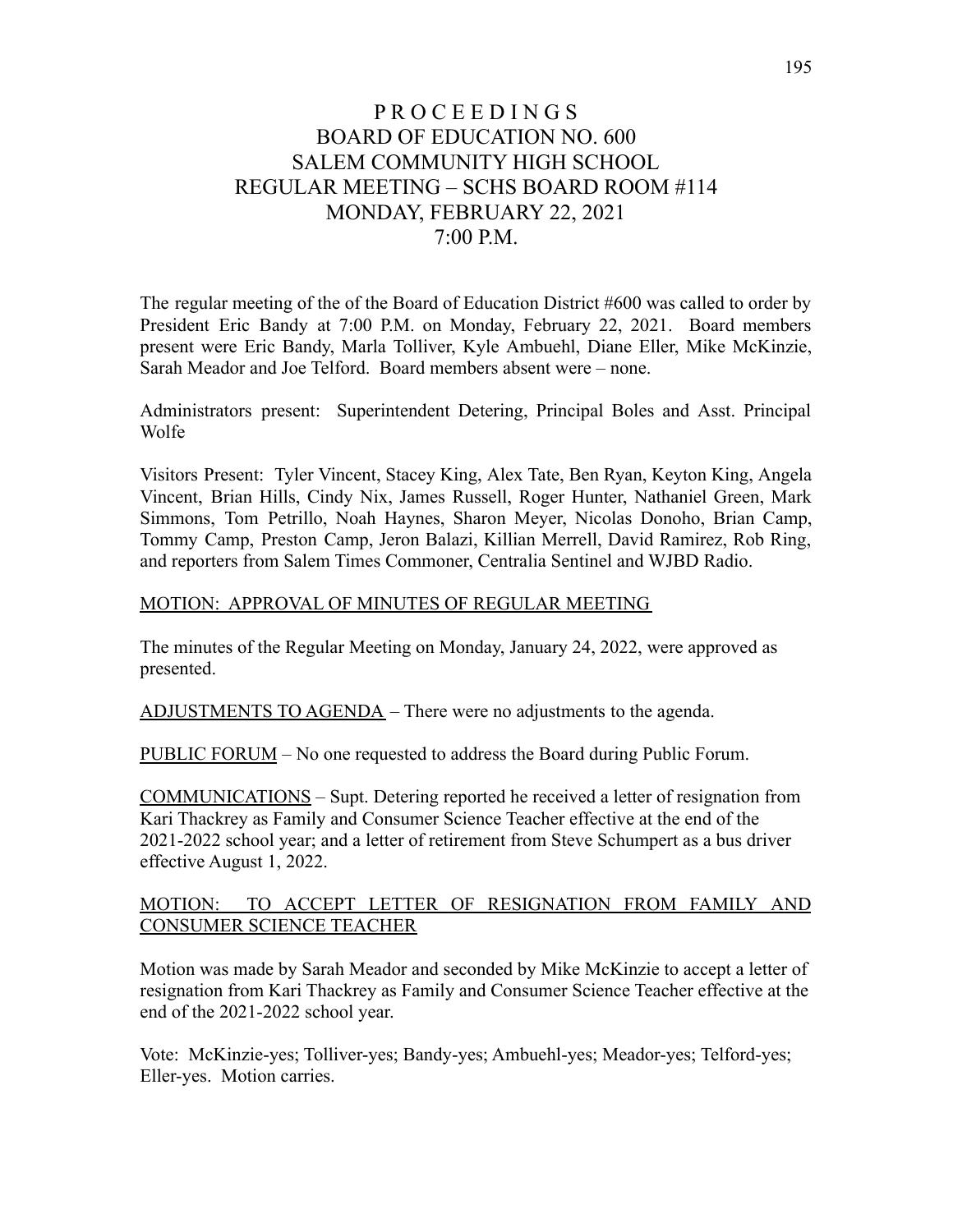## MOTION: TO ACCEPT LETTER OF RETIREMENT FROM SCHOOL BUS DRIVER

Motion was made by Sarah Meador and seconded by Kyle Ambuehl to accept a letter of retirement from Steve Schumpert as school bus driver effective August 1, 2022.

Vote: Ambuehl-yes; Tolliver-yes; Bandy-yes; McKinzie-yes; Meador-yes; Telford-yes; Eller-yes. Motion carries.

PRESENTATION FROM THE SALEM WRESTLING CLUB – Supt. Brad Detering introduced Tyler Vincent from the Salem Wrestling Club. Mr. Vincent presented a proposal to the Board to start a Wildcat Wrestling Team. He provided information including numbers of students interested in the program, costs of the program, program structure and opportunities for wrestlers as well as life lesson benefits. Discussion was held.

RETURN TO LEARN PLAN – Supt. Detering provided the Board with a copy of the SCHS Amended Return to Learn Plan and Continuity of Services 2021-22. He reviewed the Plan and discussion was held.

## MOTION: APPROVE SCHS AMENDED RETURN TO LEARN PLAN

Motion was made by Diane Eller and seconded by Mike McKinzie to approve the SCHS Amended Return to Learn Plan and Continuity of Services 2021-22.

Vote: McKinzie-yes; Tolliver-yes; Bandy-yes; Ambuehl-yes; Meador-yes; Telford-yes; Eller-yes. Motion carries.

## COMMITTEE REPORTS

FINANCE COMMITTEE – Supt. Detering reported the Finance Committee met on February 17 to discuss the budget, treasurer's reports, and being able to fund additional building projects for this summer. Discussion was held.

## MOTION: APPROVE DECEMBER TREASURER'S REPORT

Motion was made by Kyle Ambuehl and seconded by Joe Telford to receive the December, 2021, treasurer's report and file it for audit.

Vote: Telford-yes; Bandy-yes; Ambuehl-yes; McKinzie-yes; Meador-yes; Tolliver-yes; Eller-yes. Motion carries.

## MOTION: APPROVE JANUARY TREASURER'S REPORT

Motion was made by Eric Bandy and seconded by Marla Tolliver to receive the January, 2022, treasurer's report and file it for audit.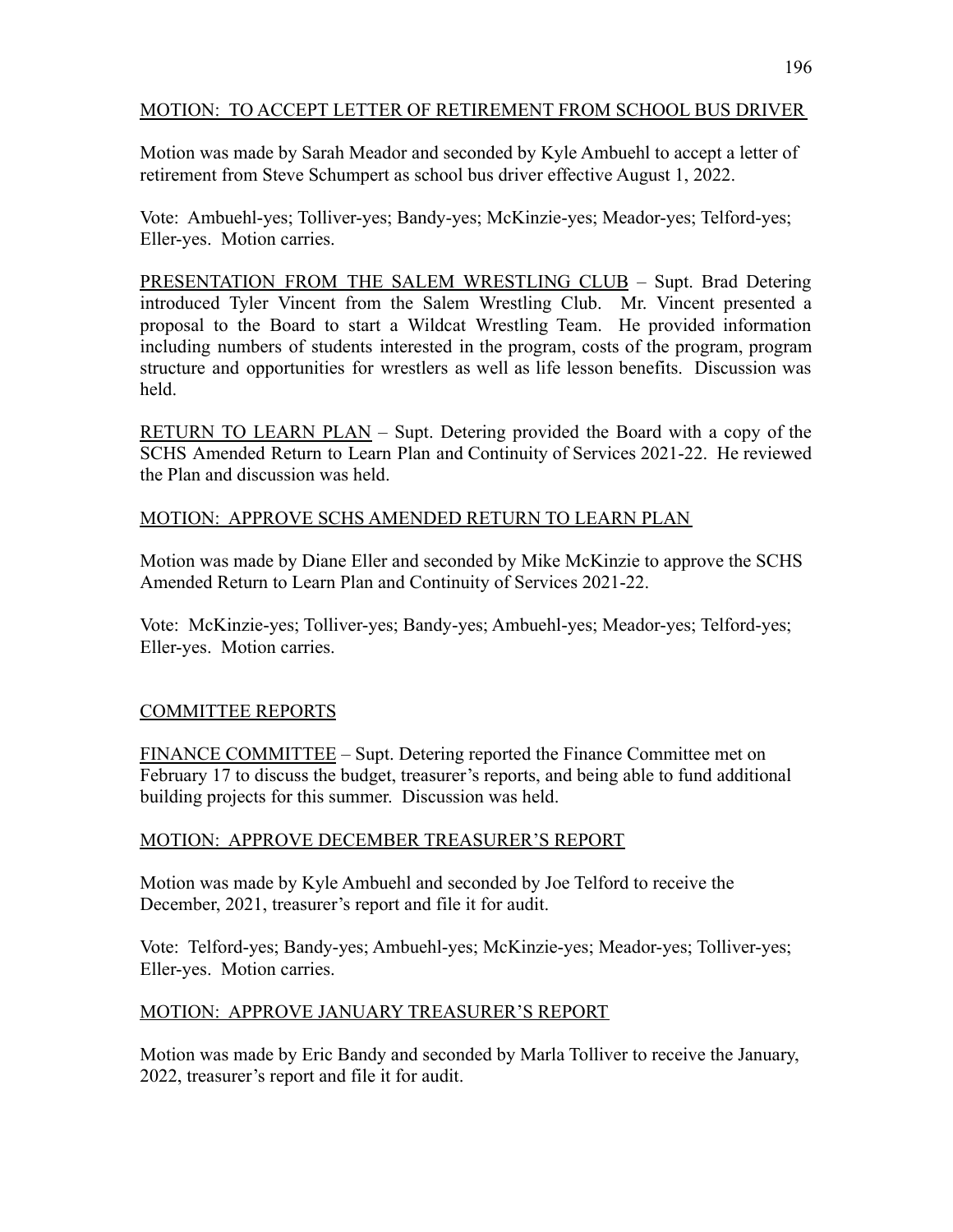Vote: Tolliver-yes; Bandy-yes; Ambuehl-yes; McKinzie-yes; Meador-yes; Telford-yes; Eller-yes. Motion carries.

### MOTION: APPROVAL OF BILLS

Motion was made by Joe Telford and seconded by Sarah Meador to approve payment of the bills as presented.

Supt. Detering reported that bills for bus maintenance have increased and that we are looking into other possibilities for repairs. We also had a large invoice because we had to contract out snow removal due to the fact that we still have not received the truck that has been on order. We now have a May delivery date on the truck that should be able to help with this cost in the future.

Vote: Meador-yes; Eller-yes; Bandy-yes; McKinzie-yes; Ambuehl-yes; Telford-yes; Tolliver-yes. Motion carried.

### ADMINISTRATOR'S REPORTS

ASST. PRINCIPAL'S REPORT – Asst. Principal Wolfe presented the attendance report for the month of January at 90.16%. During the month of January, he reported 43 student contacts with 41 different students which includes 13 general conferences with 12 students. In collaboration with Student Services there were 2 mediations with 2 students. Disciplinary consequences were: 3 lunch detentions for 3 students; 1 after school detention to 1 student; 17 crisis classes to 16 students; 3 Saturday Schools for 3 students; and 4 out of school suspensions for 4 students.

PRINCIPAL'S REPORT – Principal Boles reported this Friday, March 4, we will host a blood drive, open to the public, in the small gym from 8 a.m. to 2 p.m. Friday will also be a Fast Friday so that students can work on improving their grades.

Principal Boles reported that Coach Colclasure and the Boys' basketball team had a successful season. He reported that Gavin Zimmerman and Brandan Phillips both qualified to move on to the Sectional 3-point contest; the Girls' Bowling team finished 7th at State. Congratulations to the Girls' Bowling team members Sarah Sauter, Abby Cunningham, Keelie Gass, Jaeda Rollinson, Elena VanHoutin & Shelby Martin. The SCHS Swim Team competed in the Sectional. Branson Pappas dropped his times in both his events. He received 8<sup>th</sup> place in the 100 yard butterfly and 100 yard free style. Alek Bandy performed his personal best times in his events. He received  $2<sup>nd</sup>$  place in the 500 yard free style and  $3<sup>rd</sup>$  place in the 200 yard free style. Alek will advance to the State YMCA competition and if he hits the times he will go to Nationals in North Carolina. Principal Boles announced that we will be hosting the Esports YMCA Tournament on March 5 as well as the first IHSA Esports Sectional Tournament on April 23.

SUPERINTENDENT'S REPORT – AMENDMENT TO PERFORMANCE CONTRACT WITH AMERESCO – Supt. Detering presented Amendment #11 to the performance contracting that includes HVAC replacement for the vocation buildings,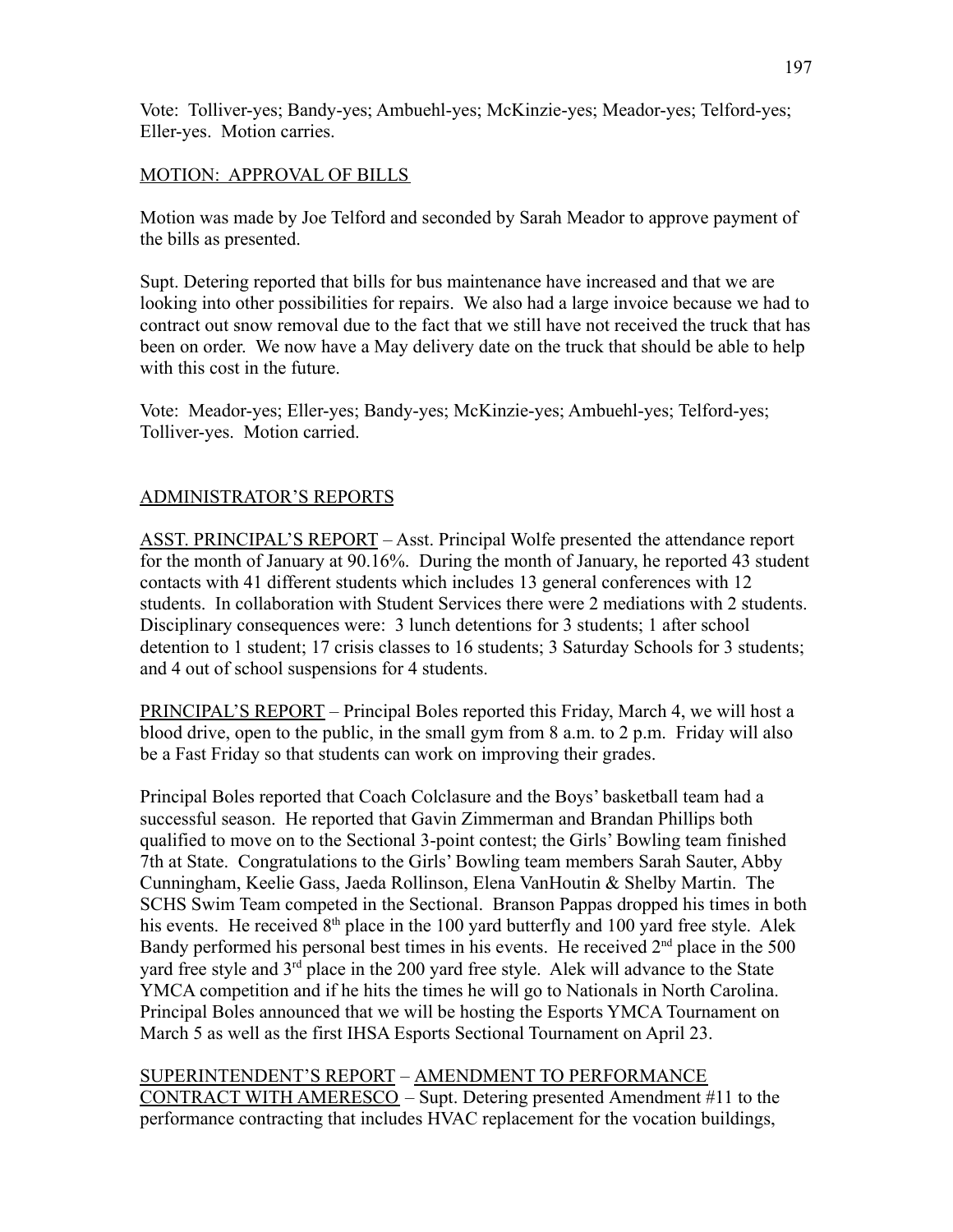occupancy sensors to go with the lighting project, and the rolling window shading for all classrooms where windows are replaced. SCHOOL CALENDAR – Supt. Detering presented the Board with an amended school calendar to show days that we have taken for inclement weather and changing March 17 to a  $\frac{1}{2}$  day for school improvement. There is some required training that we need to get in regarding threats of school violence. The Threat Assessment Team will be training the entire staff. The final calendar may need to be approved again later this Spring if we have more changes. GRADUATION – Supt. Detering is recommending setting graduation for Sunday, May 15 at 2:00 p.m. SENIORITY LISTS – Supt. Detering presented the Board with seniority lists for the SCHS Support Personnel Association, non-certified and certified employees and stated that the Board will need to approve the lists. DECLARE EXCESS PROPERTY – Supt. Detering reported that by April we will need to declare excess equipment because we will be purchasing a new lawn mower and will have 2 older mowers we will not longer need. ECONOMIC INTEREST FORMS – Supt. Detering reported that the new Economic Interest Forms will be due on May 1. Because of changes to the form, new guidelines will be coming out as to how to complete the forms. As soon as we receive this information it will be forwarded to the Board and Administration. ALL CLASS REUNION – Supt. Detering stated that the All Class Reunion will be held on April 8, 9 & 10. Activities at SCHS will be on Saturday, April 9 that includes an All-Class Variety Show.

#### MOTION: CLOSED SESSION

Motion was made at 8:12 p.m. by Eric Bandy and seconded by Kyle Ambuehl to enter into closed session for the purpose of reviewing closed session minutes, and the employment, performance, and compensation of specific personnel.

Vote: Ambuehl-yes; Eller-yes; Meador-yes; Bandy-yes; Telford-yes; Ambuehl-yes; Tolliver-yes. Motion carried.

#### MOTION: RETURN TO OPEN SESSION

Motion was made at 9:21 p.m. by Eric Bandy and seconded by Mike McKinzie to return to Open Session of the Regular February Board Meeting.

Vote: 7 ayes. Motion carries.

## MOTION: TO APPROVE CLOSED SESSION MINUTES

Motion was made by Diane Eller and seconded by Sarah Meador to approve the closed session minutes of the January 24, 2022 Regular Board Meeting.

Vote: 7 ayes. Motion carried.

## MOTION: TO APPROVE AMENDED SCHOOL CALENDAR

Motion was made by Sarah Meador and seconded by Kyle Ambuehl to approve the FY22 Amended School Calendar.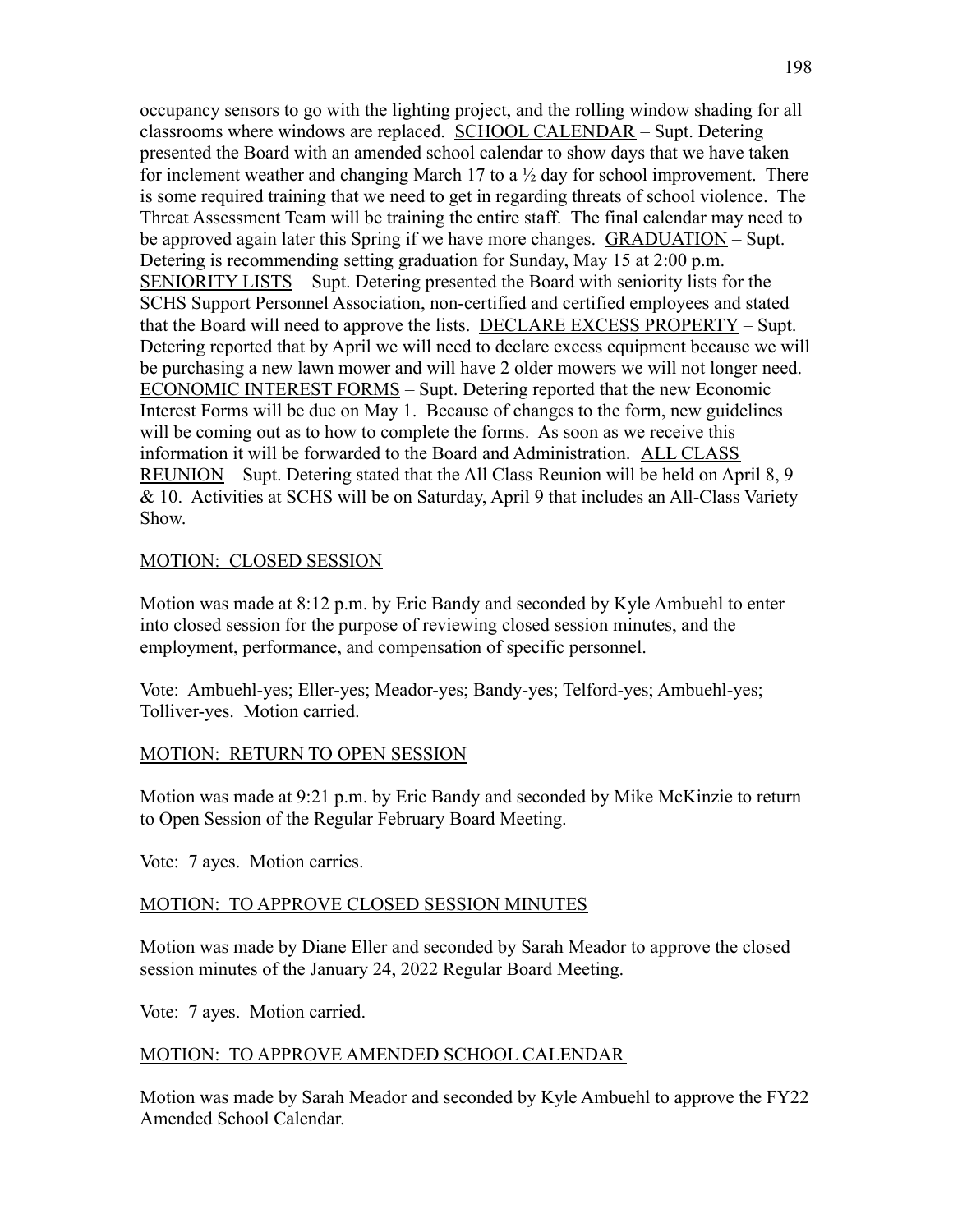Vote: Ambuehl-yes; Tolliver-yes; Eller-yes; Bandy-yes; McKinzie-yes; Meador-yes; Telford-yes. Motion carried.

### MOTION: TO SET GRADUATION DATE

Motion was made by Marla Tolliver and seconded by Sarah Meador to set the date for graduation for May 15, 2022 at 2:00 P.M.

Vote: 7 ayes. Motion carried.

### MOTION: APPROVE CERTIFIED SENIORITY LIST

Motion was made by Eric Bandy and seconded by Mike McKinzie to approve the Certified Seniority List.

Vote: 7 ayes. Motion carried.

#### MOTION: APPROVE SCHSSPAAND NON-CERTIFIED SENIORITY LISTS

Motion was made by Diane Eller and seconded by Mike McKinzie to approve the SCHSSPA and Non-Certified Seniority Lists.

Vote: 7 ayes. Motion carried.

### MOTION: APPROVE AMENDMENT #11 TO PERFORMANCE CONTRACT WITH AMERESCO

Motion was made by Kyle Ambuehl and seconded by Mike McKinzie to approve Amendment #11 to the performance contracting agreement with Ameresco.

Vote: McKinzie-yes; Eller-yes; Bandy-yes; Ambuehl-yes; Tolliver-yes; Meador-yes; Telford-yes. Motion carried.

## MOTION: EMPLOY GIRLS' SOCCER COACH

Motion was made by Diane Eller and seconded by Sarah Meador to employ Elizabeth Barnett as girls' soccer coach.

Vote: Meador-yes; Eller-yes; Bandy-yes; Ambuehl-yes; McKinzie-yes; Tolliver-yes; Telford-yes. Motion carried.

#### MOTION: EMPLOY ASSISTANT GIRLS' TRACK COACH

Motion was made by Mike McKinzie and seconded by Marla Tolliver Meador to employ Saegan Phillips as the assistant girls' track coach.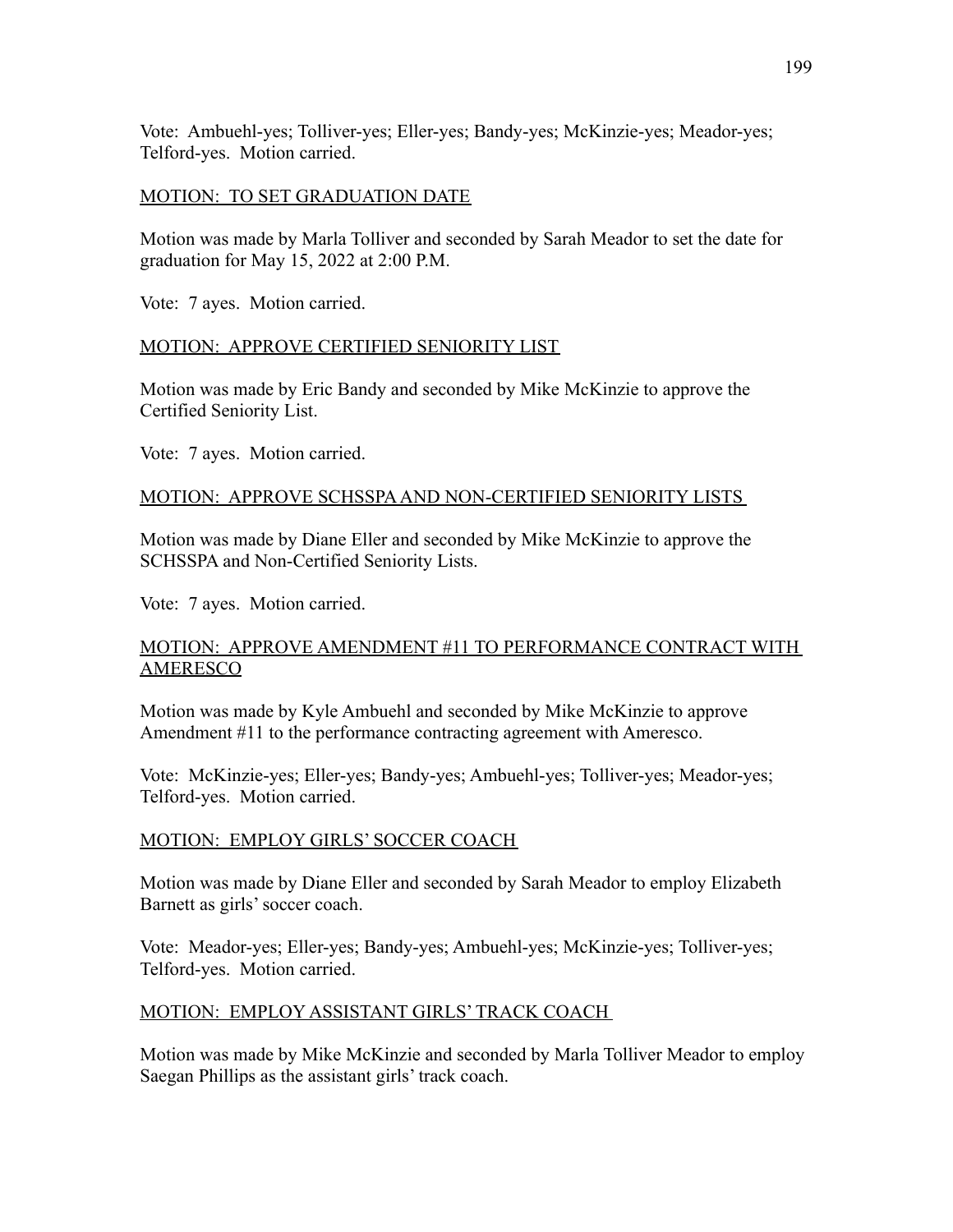Vote: Tolliver-yes; Eller-yes; Bandy-yes; Ambuehl-yes; McKinzie-yes; Meador-yes; Telford-yes. Motion carried.

## MOTION: EMPLOY ASSISTANT CROSS-COUNTRY COACH

Motion was made by Mike McKinzie and seconded by Kyle Ambuehl to employ Saegan Phillips as assistant cross-country coach.

Vote: Ambuehl-yes; Eller-yes; Bandy-yes; Tolliver-yes; McKinzie-yes; Meador-yes; Telford-yes. Motion carried.

SCHOOL VEHICLES – Board Member Marla Tolliver asked about the new truck. Supt. Detering reported that the new truck should be ready in May. Also, South Bus & Mobility tells us that the new white bus should be ready mid-May to April and Midwest Bus reports that the new regular buses should be ready

BASS FISHING TEAM – Board Member Kyle Ambuehl asked about the Bass Fishing Team as to whether it will continue. Supt. Detering reported that Scott Steward had been volunteering as the coach. Discussion was held.

MENTAL HEALTH DAYS – Board Member Joe Telford asked about mental health days for employees. Supt. Detering reported that there is a bill out there regarding this; however, it has not passed. Discussion was held.

SNOW REMOVAL – Board Member Joe Telford brought up snow removal. He was able to clear the back road; however, he could not do the parking lot because his equipment was too big. Supt. Detering reported that in the future we might consider renting equipment from Fabick. Discussion was held.

WRESTING TEAM – Board Member Sarah Meador asked about the Wrestling Team and funding. Board President Eric Bandy stated that we had told them how we did other teams when they were starting. It will be up to the Board as to how we move forward with the Wresting Team. Sarah Meador just want to make sure that they know if they need anything from the school or the SCHS Booster Club, to ask for it. We will try to make sure they have everything they need. Discussion was held.

## MOTION: ADJOURNMENT

Motion was made by Kyle Ambuehl and seconded by Eric Bandy to adjourn the regular February Board meeting at 9:30 p.m.

Vote: 7 ayes. Motion carried.